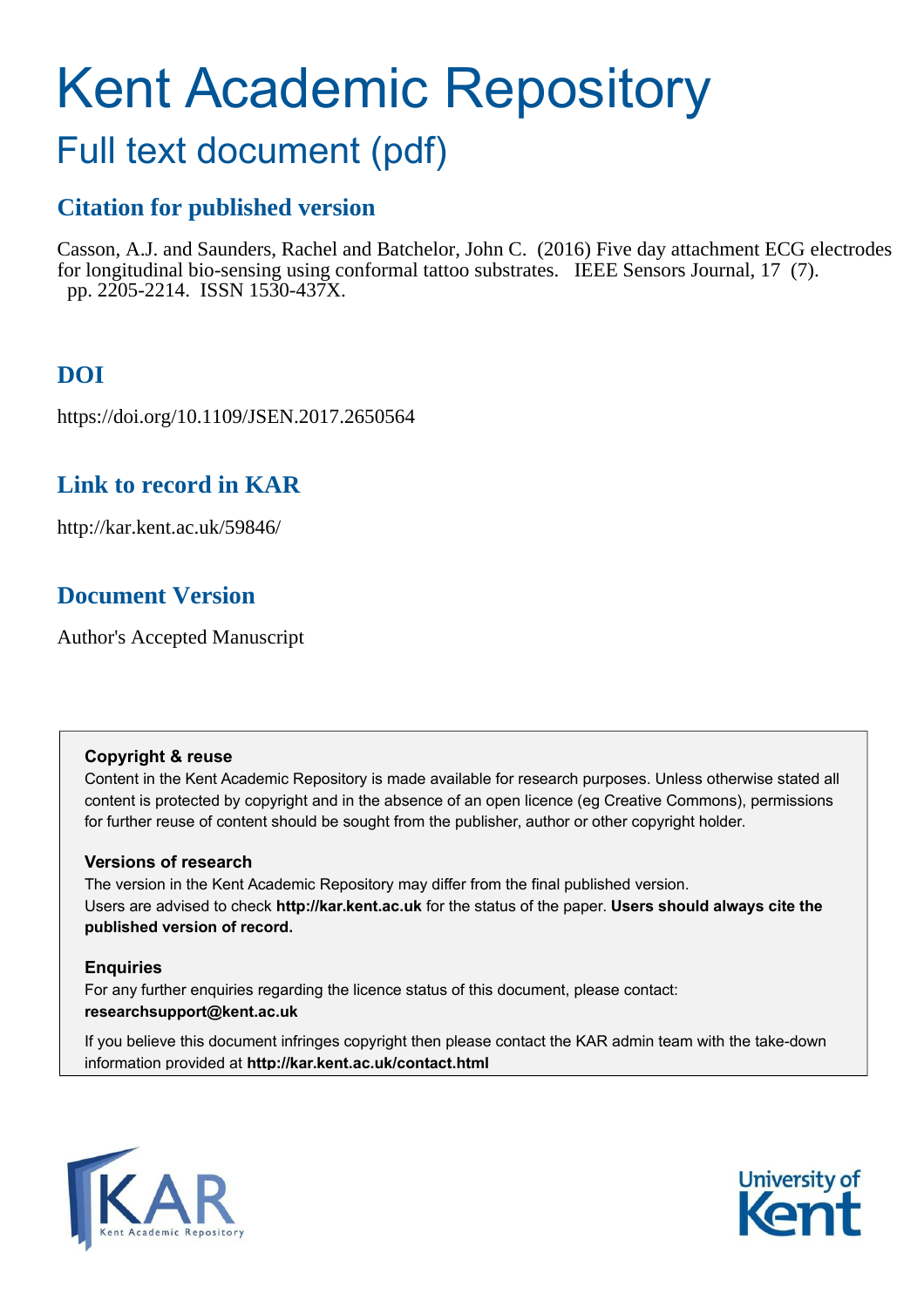# Five day attachment ECG electrodes for longitudinal bio-sensing using conformal tattoo substrates

Alexander J. Casson, *Senior Member, IEEE*, Rachel Saunders and John C. Batchelor, *Senior Member, IEEE*

*Abstract*—State-of-the-art ECG (electrocardiography) uses wet Silver/Silver-Chloride (Ag/AgCl) electrodes where a conductive gel is used to provide a resistive, low impedance, connection to the skin. These electrodes are very easy to apply, but have a significant number of limitations for personalized and preventative healthcare. In particular that the gel dries out giving a limited connection time. This paper presents ECG electrodes manufactured using the inkjet printing of Silver nanoparticles onto a conformal tattoo substrate. The substrate maintains a high quality connection to the body for many days at a time allowing ECG monitoring over periods not previously possible without electrode re-attachment. The design and manufacture of the conformal electrodes is presented, together with detailed characterization of the electrode performance in terms of the Signal to Noise Ratio and baseline wander. The Signal to Noise Ratio is shown to still be over 30 dB five days after the initial electrode attachment.

*Index Terms*—Electrocardiogram (ECG), Conformal sensors, Inkjet printing, Longitudinal bio-sensing.

#### I. INTRODUCTION

Conformal electronics, also known as epidermal electron-<br>ics, are seen as the next step in the rapid advancement of<br>computing power and microelectronic miniaturization [1], [2], Onformal electronics, also known as epidermal electronics, are seen as the next step in the rapid advancement of see Fig. 1. Unlike current wearable devices, conformal devices use non-permanent *tattoo*-like substrates to connect directly to the skin without requiring a strap or similar. The result is that the devices maintain a high quality connection to the body for many days at a time, and because they follow the contours of the skin they get a much higher contact area. This gives better quality signals and maintains Signal to Noise Ratios (SNRs) even at very small sensor sizes. As such they intrinsically overcome the limitations of current wearable devices, giving better signal quality, longer term connections to the body, and a more discrete profile for better social acceptability.

The challenge now is to enable a wide range of sensing modalities on conformal substrates in order to realize these potential benefits, particularly for personalised and preventative healthcare. It is estimated that 90% of type 2 diabetes, 80% of heart diseases and 70% of strokes could be avoided with the

A. J. Casson is with the Sensing, Imaging and Signal Processing research group, School of Electrical Engineering Department, University of Manchester, Manchester, UK (e-mail: alex.casson@manchester.ac.uk).

J. C. Batchelor is with the Antennas research group, School of Engineering and Digital Arts, University of Kent, UK (e-mail: j.c.batchelor@kent.ac.uk).

This work was in part supported by the UK Engineering and Physical Sciences Research Council grant numbers EP/M009262/1 and EP/N009118/1.

Additional research data supporting this publication are available from the University of Manchester repository at DOI: 10.15127/1.306743.

use of suitable preventative techniques [3], and longitudinal bio-sensing is a key enabling technology for this.

Current non-invasive heart monitors for fulfilling this aim are generally based upon Photoplethysmography (PPG) which shines a light into the wrist and measures the amount of light reflected, which changes with blood flow. This is now common in smartwatches such as the Apple Watch [4] and Samsung Simband [5]. However, the light source required necessarily consumes a large amount of power (of the order of 1 mW) limiting the monitoring lifetime due to battery constraints. In addition, the accuracy of current wearable PPG is debated [6], and PPG signals are heavily corrupted by the presence of motion artifacts which mean that only average heart rates (typically averaged over 5–8 s windows) are reported [7]. This prevents the morphological features of the heart beat waveform from being observed and prevents wearable Heart Rate Variability (HRV) analysis. Even at a fixed average heart rate the time between each individual heart beat is not constant, it is modulated by vagal nerve and sympathetic nervous system activity [8]. This gives rise to Heart Rate Variability measures which are direct markers of autonomic activity of significant interest for clinical, nonexercise, situations such as myocardial infarction and diabetic neuropathy [8].

The Electrocardiogram (ECG) is the well known alternative method for monitoring the activity of the heart and is used widely clinically. Small metal electrodes are placed on the chest and used to sense the micro-Volt sized electrical activity from the sino-atrial node and heart muscle contractions that cause the heart pumping action. However, wearable ECG monitoring is much more challenging than wearable PPG due to the electrode contact required with the body, the difficulty in maintaining this robustly over time, and the motion artifacts that are introduced. During such artifacts individual heart beats may be seen (unlike with the PPG), allowing heart rate and heart rate variability analyses, but smaller ECG morphological components such as the *P wave* and *T wave* [9] are obscured.

State-of-the-art ECG uses *wet* Silver/Silver-Chloride (Ag/AgCl) electrodes where a conductive gel is used to provide a resistive, low impedance, connection to the skin. These electrodes are very easy to apply, but have a significant number of limitations for personalized and preventative healthcare:

1) Over time the conductive gel dries out, lowering the quality of the body contact and introducing more noise into the collected signal. This limits the recording time. [10] recommends changing electrodes every day for the best signal quality.

Manuscript received 18<sup>th</sup> August 2016. Revised 20th<sup>th</sup> Novemeber 2016, 22<sup>nd</sup> December 2016.

R. Saunders is with the School of Materials, University of Manchester, Manchester, UK (e-mail: rachel.saunders@manchester.ac.uk).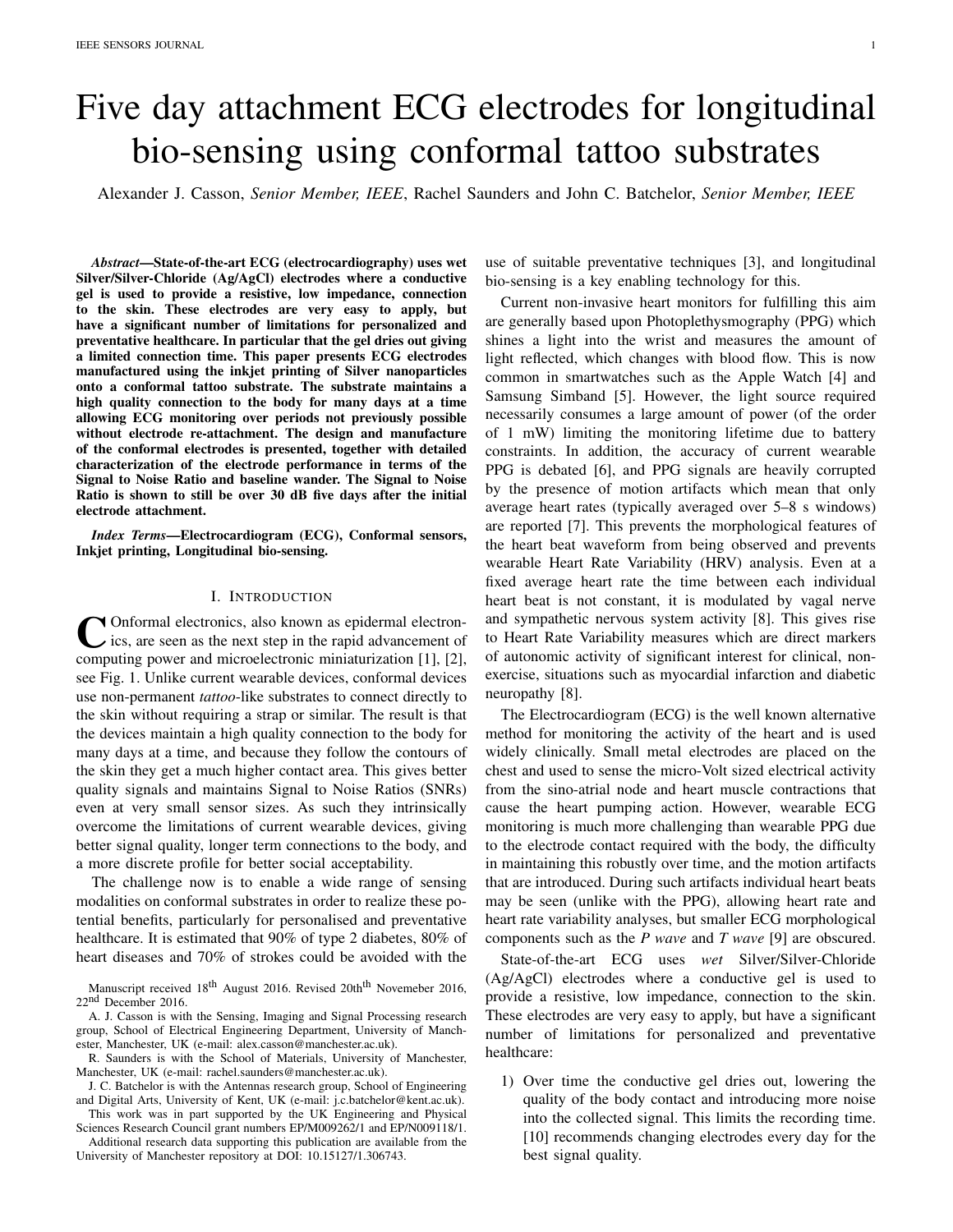

Fig. 1. The miniaturization of computing power from large desktop PCs in the 1980s to highly portable smart-watches in the 2010s. *Conformal electronics* are envisioned as the next step in this miniaturization process, giving electronic sensors that attach directly to the skin and provide very high quality data over long time periods. Conformal electronics picture taken from [1].

- 2) Ag/AgCl electrodes are held in place with a strong adhesive, which is painful to remove. Repeated electrode removals, day-after-day, lead to skin reddening, and eventual tearing. In turn this produces user discomfort, the potential for infection, and an inability to record from the same location. As examples, [11], [12] report skin reddening when using Ag/AgCl electrodes for between one and two days.
- 3) Chest hair can block the electrical connection, and for high quality recordings it is common to shave the whole chest in order to provide a large hair-free region for electrode attachment.
- 4) The electrodes come in standard sizes and shapes. There is no potential for personalization to the user, for example to help minimise the amount of shaving required.

Conformal ECG electrodes offer the potential to overcome these challenges and to enable long term out of the lab ECG monitoring.

This paper presents the design and performance characterization of electrodes for ECG monitoring manufactured on a conformal tattoo substrate. We use inkjet printing to deposit Silver nanoparticles in order to make the electrode area. As a rapid prototyping, additive manufacturing approach, inkjet printing can allow personalization of electrode sizes and shapes in near real-time. The nanoparticles are deposited on to a conformal tattoo-like substrate which can follow the contours of the skin in order to give a very high quality signal contact and Signal-to-Noise Ratio. In turn, the electrode is very light and the tattoo substrate allows very long term connections to the body to be made with minimal adhesion force, easing removal. Our results demonstrate the use of the new electrodes over a five day period with high SNRs obtained throughout. This is a step change from the typical one day lifetimes obtained by current electrodes and gives substantial potential for new longitudinal bio-sensing. To our knowledge we present the first demonstration of capacitively connected inkjet printed conformal ECG electrodes, the first quantification of the performance of inkjet printed conformal ECG electrodes in terms of SNR and baseline wander, and the first detailed characterisation and quantification of the sensing performance of any form of conformal ECG electrode when used for recording over multiple days.

Section II introduces our electrode manufacturing technique and the mode of operation of the conformal electrodes. Section III evaluates the performance of our prototypes, and this is discussed in Section IV with reference to other recent developments in ECG electrode design. A preliminary version of this work was presented in [13], which only considered the performance of the electrodes in a single application. In the current paper we describe the manufacturing process in full, have improved our performance evaluation procedure (particularly for baseline wander estimation), and characterized the use of the electrodes over periods of up to five days.

#### II. CONFORMAL ECG ELECTRODES

#### *A. Electrode manufacturing*

Our conformal electrodes consist of a printed Silver nanoparticle layer on a conformal substrate with an adhesive film layer placed over the electrode surface to provide a strong attachment to the skin. This gives a capacitively coupled electrode connection, as shown in Fig. 2. Importantly the substrate is conformal to the skin and provides adhesion under the entire electrode surface. This leads to a very robust and long term attachment to the body, and avoids the artifacts commonly associated with capacitive sensors [14]. Most capacitive ECG approaches, for example embedding conductive material in a T-shirt, do not maintain intrinsic adhesion to the body. As a result the electrodes can move relative to the body, particularly in the orthogonal direction. In turn this alters the distance between the body and the electrode, altering the coupling capacitance and hence the signal gain and SNR. Our conformal approach overcomes this. In addition, this arrangement means that the printed material is not in direct contact with the subject for bio-compatibility, and that the electrodes can be placed directly over small amounts of hair. A layer of hair increases the gap between the conductors inside the body and electrode metal (Fig. 2), which will decrease the coupling capacitance and reduce the signal amplitude, but the capacitive connection will still be present allowing signals to be recorded. Any such effects are included within our results presented here.

The electrodes are inkjet printed using an in-house process with three layers of electrically conductive Silver nanoparticle paint, using similar procedures to [15] previously used for printing antennas [16]. The substrate is temporary transfer tattoo inkjet paper with an adhesive film laid over it [17]. The wanted electrode shapes were drawn in Adobe Illustrator and exported as bitmap files. To manufacture the wanted shape bitmap patterns were processed using a quadrant pixel mask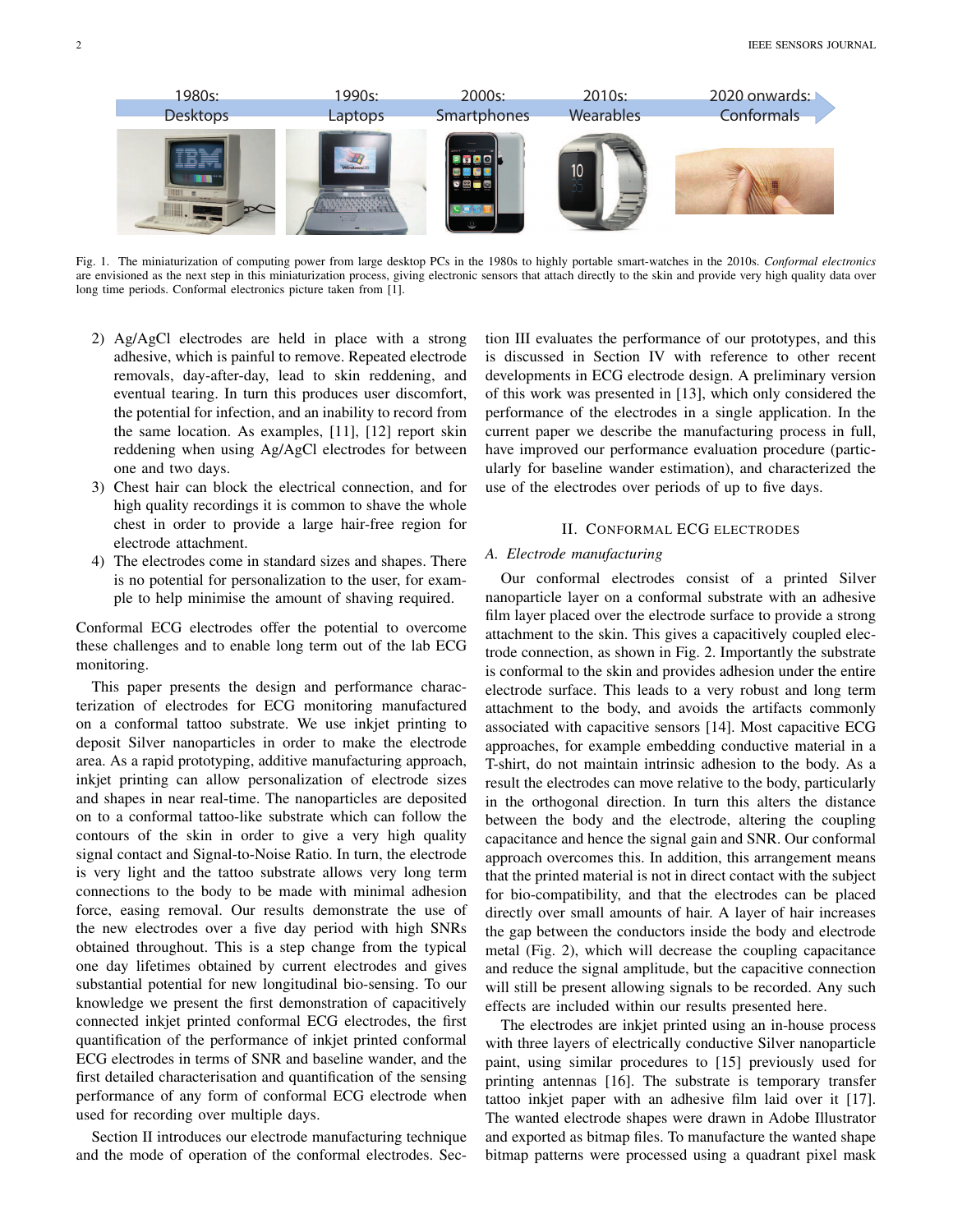

Fig. 2. Our electrodes maintain a capacitive connection to the body with an adhesive conformal substrate behind the entire electrode surface.

in the GNU Image Manipulation Program (GIMP). The masks were designed to remove 75% of the image pixels reducing the amount of ink printed in any one layer. This improves the printed quality, and reduces the amount of ink required to lower cost. In this manner the pattern was split into four pixelated images which when overprinted comprise one whole image. Silver nanoparticle ink suspension (736465 Sigma-Aldrich) was printed using a 10 pL print head (DMC-11610) on a Dimatix DMP-2800 inkjet printer (Dimatix-Fujifilm Inc., USA). Each quadrant pattern was printed twice in succession onto temporary tattoo paper heated to  $60^{\circ}$ C to form one complete image. This was then repeated twice more to yield a three layer image. Finally, the paper was heated to 150◦C for 30 minutes to sinter the metal layers.

After printing, the adhesive film layer was placed over the electrode surface to provide a firm attachment to the skin. This adhesive is pain free to remove [17] and FDA approved [18]. Upon application to a subject the backing paper of the temporary tattoo transfer material was removed by wetting, leaving behind the printed ink a 10  $\mu$ m thick substrate. To give a two electrode ECG recording electrodes are manufactured in pairs, and connected to a high input impedance amplifier, Fig. 2.

#### *B. Electrode design*

For the initial prototype devices our printed electrodes were designed as a 25 mm circle with a 7 mm tab for connecting recording wires to. ECG standard 1.5 mm touchproof connectors were attached to this tab using Silver loaded paint, and in some cases a layer of surgical tape placed over the connection point to strengthen the contact. As an additive manufacturing approach with the advantages of rapid prototyping and little waste, inkjet printing offers the potential for personalising the electrode shapes to each individual person. This potential will be the subject of future work, see Section IV, once the initial prototypes presented here have demonstrated the fundamental operation of the conformal ECG electrodes using more basic shapes.

A picture showing the final fabricated electrodes when attached to the body is given in Fig. 3. Fig. 3(a) shows the printed ECG electrode on the left, together with a standard Ag/AgCl ECG electrode (Lessa, Spain) which is used for comparison. This traditional pre-gelled disposable Ag/AgCl ECG electrode has a 7 mm diameter electrode at the center of a 50 mm diameter adhesive patch. A UK 10 p piece is



Fig. 3. (a) One of our printed conformal tattoo ECG electrodes, a traditional Ag/AgCl ECG electrode, and a UK 10 p piece for scale. (b) Example attachment to a subject.

included in Fig. 3(a) for scale. Fig. 3(b) then shows two electrodes placed on a subject in two electrode ECG locations, one electrode on either side of the heart, with wires to connect the electrodes to an ECG recording unit.

#### III. PERFORMANCE ANALYSIS

#### *A. Overview*

To assess the performance of our new electrodes they were connected to a high quality two electrode conventional ECG recorder (CamNtech Actiwave (Cambridge, UK)) and used to perform ECG measurements. Both electrodes in Fig. 3(b) are used to generate one ECG trace, and in any one recording both electrodes are of the same type (tattoo or Ag/AgCl). There is no explicit third/ground/driven right leg electrode in addition to the two recording electrodes. Common mode driving is provided simultaneously through one of the two recording electrodes. (See for example [19] on two electrode ECG measurements).

The ECG recorder is made using discrete components and is not integrated onto the conformal substrate, allowing us to characterize the performance of the conformal electrodes separately from the performance of the electronics that must also be mounted conformally in order to make a complete final system. The collected signals are then analysed as detailed in each section below to extract the electrode properties, principally the SNR and baseline wander. The electrode impedance is also assessed. These analyses are done in the time domain to reflect the electrode performance when visually inspecting the signals, and also in the time–frequency domain to reflect the electrode performance when automatically extracting information. In all cases the time–frequency domain information is calculated using the Continuous Wavelet Transform (CWT)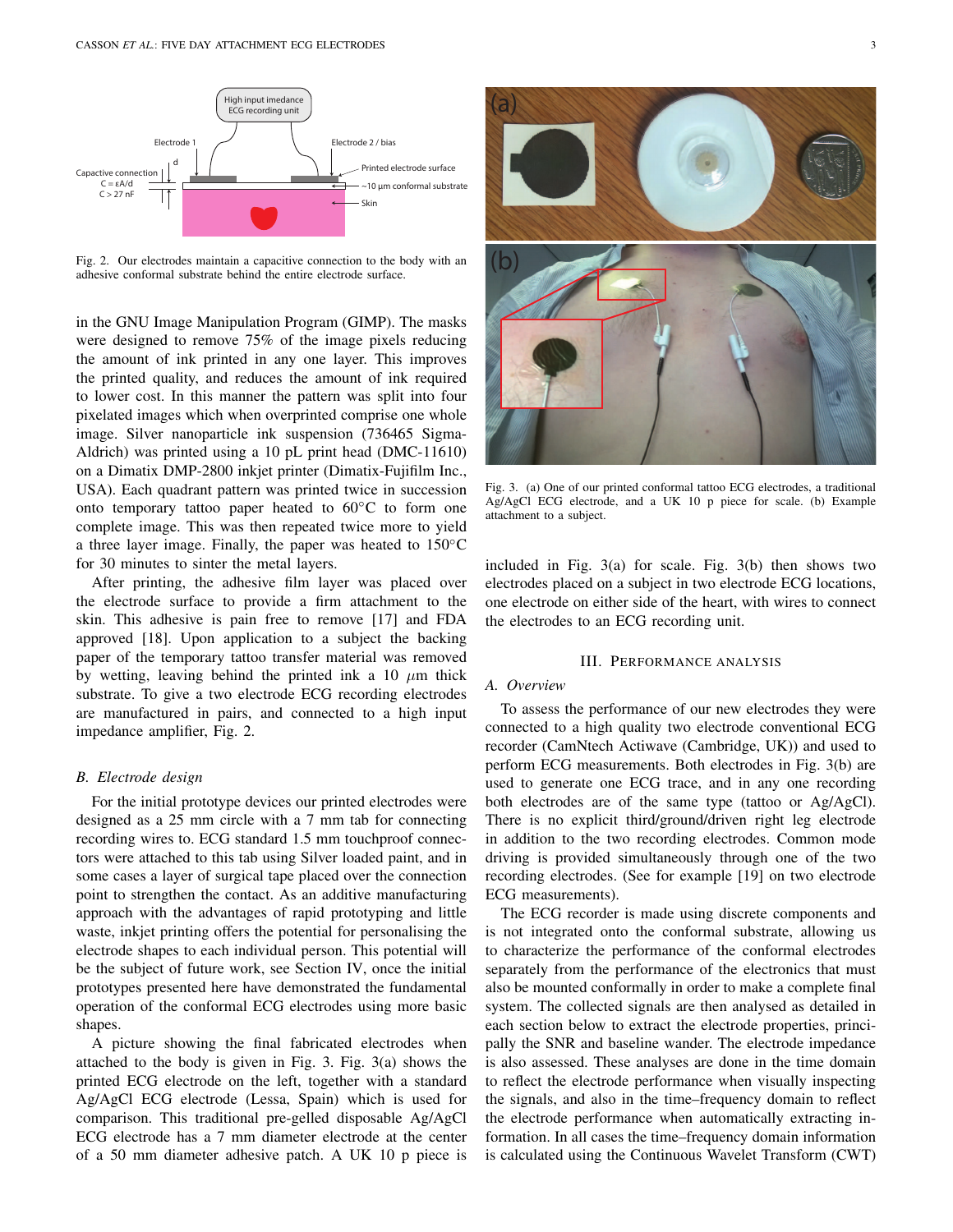power, found as the squared wavelet coefficients using a scale 10 Mexican hat mother wavelet.

Five two hour ECG recording tests were performed using the conformal ECG electrodes, during which the subject was stationary and using a computer for standard office work. In a separate recording session conventional Ag/AgCl electrodes were attached to the subject and used to record two hours of ECG for comparison purposes. This recording was done non-simultaneously with the conformal electrodes in order to avoid the ECG common mode driving from one electrode set up interfering with the common mode as seen by the other electrodes. If both are used simultaneously the Ag/AgCl electrodes measure and apply back a common mode voltage which affects the assessed performance of the conformal electrodes as when used in isolation they would measure and feedback a different common mode signal.

At the end of the recording the electrodes were either removed, or the wires to the electrodes removed and the conformal electrodes kept in place for 5 days. On each subsequent day, at the same start time to within half an hour, the wires were re-attached (see Section IV) and repeat measurements using the conformal electrodes were taken to assess their potential for very long term recordings.

All recordings used a 10 bit resolution, 1024 Hz sampling rate, downsampled to 256 Hz with a 50 Hz powerline notch filter prior to analysis in MATLAB.

#### *B. Signal quality*

To illustrate the collected ECG signals two sections of data collected using the conformal electrodes are shown in Fig. 4 in the time domain, and in the CWT domain to highlight the R peaks. A section of ECG recorded using an Ag/AgCl electrode is included for comparison. In both conformal cases a high quality ECG trace is seen with a clear QRS complex and R peak which is readily highlighted in the time–frequency domain. Although the amplitude of the entire ECG trace is in general smaller than when using Ag/AgCl electrodes, the P and T waves can be seen in the conformal traces.

To quantify the signal quality, and to summarize the quality of more than just the short section of data that can be illustrated visually, the SNR of each heart beat has been calculated. There is no standardized formula for ECG SNR, here we have calculated it as:

- 1) The estimated ECG baseline wander is removed (see Section III-C).
- 2) The location of each R peak is identified in the CWT domain, thresholding points where the CWT power is over  $10^{-25}$  for the conformal electrodes and  $0.5 \times 10^{-24}$ for the Ag/AgCl electrodes, and then searching within 10 samples of this in the time domain to find the maximal signal point.
- 3) The middle third of the ECG between R peaks is extracted, which avoids ECG signal components, other than the T wave, being in this section.
- 4) This middle third section of data is detrended using a similar procedure as for the baseline wander removal (see Section III-C) to remove low frequency and T wave components.

4 IEEE SENSORS JOURNAL

TABLE I TIME DOMAIN SIGNAL-TO-NOISE RATIO OVER TWO HOURS.

| Electrode |                     | SNR / dB |      |      |                       |  |  |  |
|-----------|---------------------|----------|------|------|-----------------------|--|--|--|
|           | Record              | Mean     | Max  | Min  | Standard<br>deviation |  |  |  |
| Ag/AgCl   | Application 1       | 51.1     | 55.8 | 24.2 | 2.3                   |  |  |  |
|           | Application 2       | 53.2     | 57.3 | 18.8 | 1.8                   |  |  |  |
|           | Application 3       | 51.0     | 56.4 | 18.5 | 2.8                   |  |  |  |
|           | Application 4       | 50.0     | 56.3 | 16.7 | 3.2                   |  |  |  |
|           | Application 5       | 50.2     | 56.7 | 06.3 | 3.4                   |  |  |  |
| Tattoo    | Application 1 day 1 | 34.6     | 45.4 | 14.7 | 3.3                   |  |  |  |
|           | Application 1 day 2 | 37.8     | 49.6 | 22.4 | 3.1                   |  |  |  |
|           | Application 2 day 1 | 29.3     | 48.8 | 02.4 | 5.2                   |  |  |  |
|           | Application 2 day 2 | 26.8     | 43.7 | 09.5 | 4.5                   |  |  |  |
|           | Application 3 day 1 | 30.0     | 45.8 | 03.6 | 7.7                   |  |  |  |

- 5) The Root Mean Square (RMS) of this detrended data section is found and considered as the noise present.
- 6) The SNR of the ECG is calculated for each heart beat as 20log(Found R peak height after baseline wander removal / detrended RMS noise between R peaks).

The detected R peaks were checked by eye and incorrect detections eliminated from the SNR calculation. Results are given in Table I and Table II for the time domain and CWT domain results respectively, with a total of total of 27,193 beats present for the 5 Ag/AgCl electrode data records and 23,654 for the 5 conformal electrode data records, giving large data set for robustly finding the SNR. For interpreting the results note that any residual T wave activity in the noise section may lead to an increased estimate of the noise present and so an under reporting of the SNR values here, and that each new application corresponds to the electrodes being removed and a new set attached on a subsequent day. Neither electrode type is re-usable after removal from the skin.

The Ag/AgCl electrodes outperform the new conformal electrodes in the time domain, with higher mean SNRs present. Nevertheless the mean SNR of the conformal electrodes is very high, in excess of 26 dB in all cases which allows clear identification of the R peaks. In general the reduction in SNR is due to both a decrease in the R peak amplitude (mean 431  $\mu$ V and 945  $\mu$ V for conformal and Ag/AgCl respectively) and an increase in the noise floor (14.2  $\mu$ Vrms and 2.9  $\mu$ Vrms respectively). A similar pattern is seen in the CWT domain. Here the SNRs are in general higher than in the time domain. The Mexican Hat wavelet can be seen as a (semi- )matched filter for QRS complexes, and therefore increases SNR. Although the SNR is higher for the Ag/AgCl cases the mean for the conformal electrodes is always greater than 38 dB. Again this allows easy signal detection for a very large number of R peaks.

#### *C. Baseline wander*

Many methods for quantifying and removing baseline wander are available in the academic literature. In this article the residual baseline wander is estimated by performing a nine level Discrete Wavelet Transform (DWT) with the db4 wavelet as this allows the same procedure to be used for both baseline wander estimation and detrending the noise component in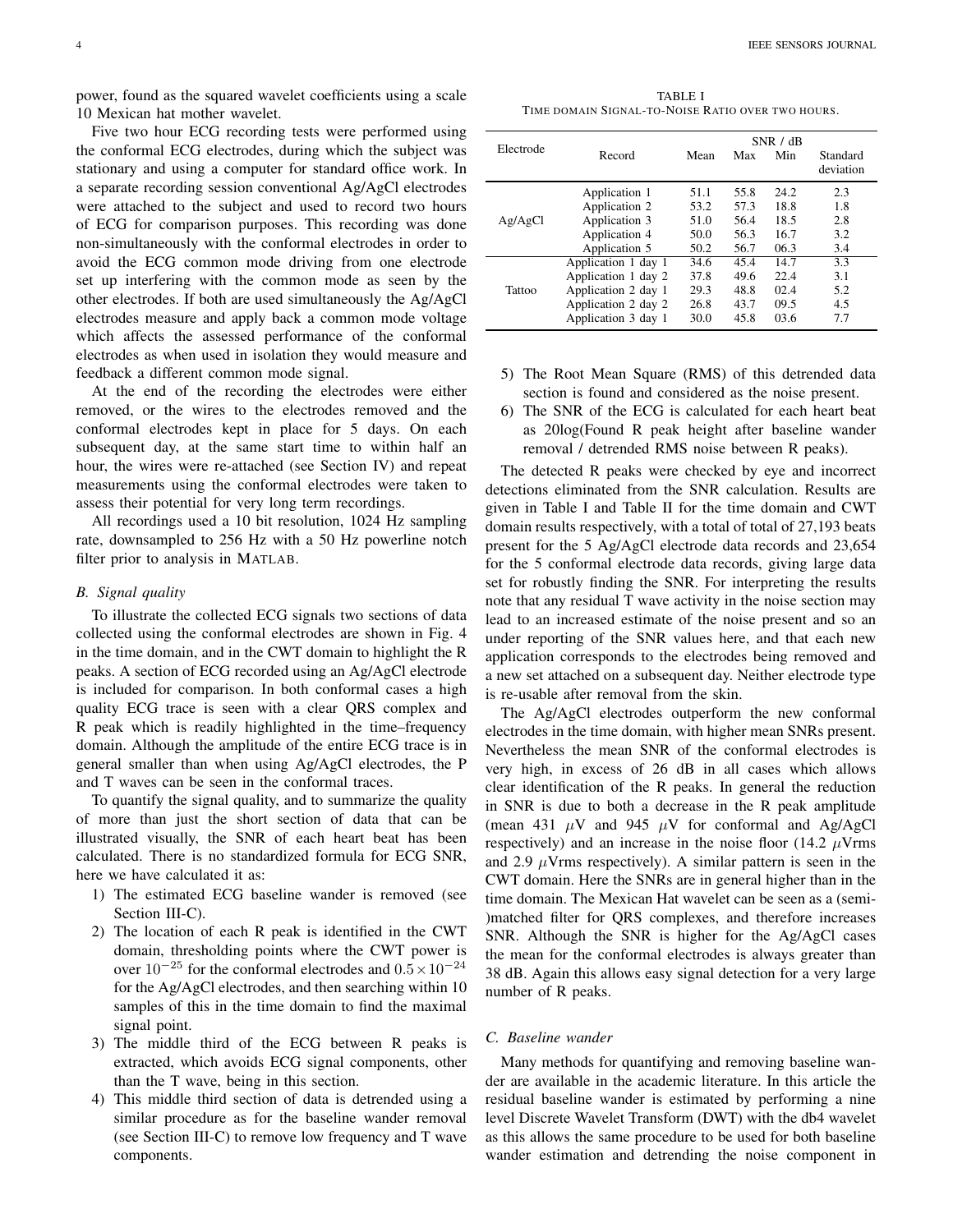

Fig. 4. Two illustrative sections of ECG data recorded using conformal electrodes to demonstrate the data quality. These are taken from the same recording at different points in time. R peaks are clearly seen in both the time and CWT domains. R peaks, and the P and T waves are annotated on the conformal section 1 trace, and a section of ECG data recorded with Ag/AgCl electrodes is included for comparison.

TABLE II CWT DOMAIN SIGNAL-TO-NOISE RATIO OVER TWO HOURS.

TABLE III RESIDUAL BASELINE WANDER OVER TWO HOURS.

| Electrode |                     | SNR / dB |       |         | Electrode | Baseline wander / $\mu$ V |               |         |      |         |           |            |
|-----------|---------------------|----------|-------|---------|-----------|---------------------------|---------------|---------|------|---------|-----------|------------|
|           | Record              | Mean     | Max   | Min     | Standard  |                           | Record        | Mean    | Max  | Min     | <b>SD</b> | <b>MAD</b> |
|           |                     |          |       |         | deviation |                           | Application 1 | $-0.03$ | 0379 | $-421$  | 12.78     | 6.26       |
| Ag/AgCl   | Application 1       | 87.0     | 094.0 | 40.2    | 03.7      | Ag/AgCl                   | Application 2 | $-0.02$ | 0044 | $-035$  | 06.01     | 4.65       |
|           | Application 2       | 90.3     | 097.2 | 22.0    | 03.2      |                           | Application 3 | $-0.05$ | 0108 | $-185$  | 08.26     | 6.18       |
|           | Application 3       | 88.1     | 095.8 | 27.3    | 05.0      |                           | Application 4 | $-0.03$ | 0266 | $-237$  | 16.83     | 8.10       |
|           | Application 4       | 85.8     | 094.4 | 20.5    | 05.7      |                           | Application 5 | $-0.02$ | 0462 | $-718$  | 15.51     | 7.74       |
|           | Application 5       | 89.9     | 101.8 | 19.7    | 06.3      |                           | Appl. 1 day 1 | $-0.03$ | 0045 | $-0056$ | 04.17     | 2.83       |
| Tattoo    | Application 1 day 1 | 52.7     | 068.6 | 06.8    | 06.9      |                           | Appl. 1 day 2 | $-0.03$ | 0260 | $-0213$ | 05.53     | 2.02       |
|           | Application 1 day 2 | 57.7     | 081.1 | 21.9    | 05.9      | Tattoo                    | Appl. 2 day 1 | $-0.03$ | 0634 | $-0417$ | 20.98     | 7.21       |
|           | Application 2 day 1 | 44.3     | 067.8 | 00.0    | 10.0      |                           | Appl. 2 day 2 | $-0.09$ | 1192 | $-1646$ | 54.07     | 12.47      |
|           | Application 2 day 2 | 39.9     | 086.9 | $-05.4$ | 09.0      |                           | Appl. 3 day 1 | $-0.02$ | 0226 | $-0235$ | 18.03     | 12.02      |
|           | Application 3 day 1 | 38.7     | 080.0 | $-16.0$ | 18.9      |                           |               |         |      |         |           |            |

Section III-B. The only difference is that in Section III-B a four level analysis is used.

The level 9 approximations at our sampling frequency correspond to frequency content in the range 0–0.25 Hz, and the DWT approximation signal is then found from a single level reconstruction using the DWT approximation coefficients [20]. This single scale estimation of the baseline wander is similar to the DWT baseline wander estimation methods reported in [21], [22]. Alternatively, as a single DWT scale corresponds to a fixed frequency range (0–0.25 Hz here) the baseline estimation could be implemented as a single FIR (Finite Impulse Response) filter as reported in [23], [24].

The DWT is applied to the two hour recorded traces, excluding the first and last 10 s, and the approximation signal is taken as the estimate of baseline wander and used to find the mean, max, min, Standard Deviation (SD) and Mean Absolute Deviation (MAD) of the residual signal components. The values of these parameters are given in Table III. For baseline wander removal the approximation signal estimate of the wander is subtracted from the raw ECG trace and this procedure is found to give good baseline wander removal performance, provide compact support via the db4 wavelet, and is very efficiently implemented in hardware [20] and in MATLAB. Our DWT processing is offline, and so although filters and mother wavelets with smaller group delays are avaiable this is not a factor of importance and we make use of the very common db4 mother wavelet.

All of the records have very small mean levels of baseline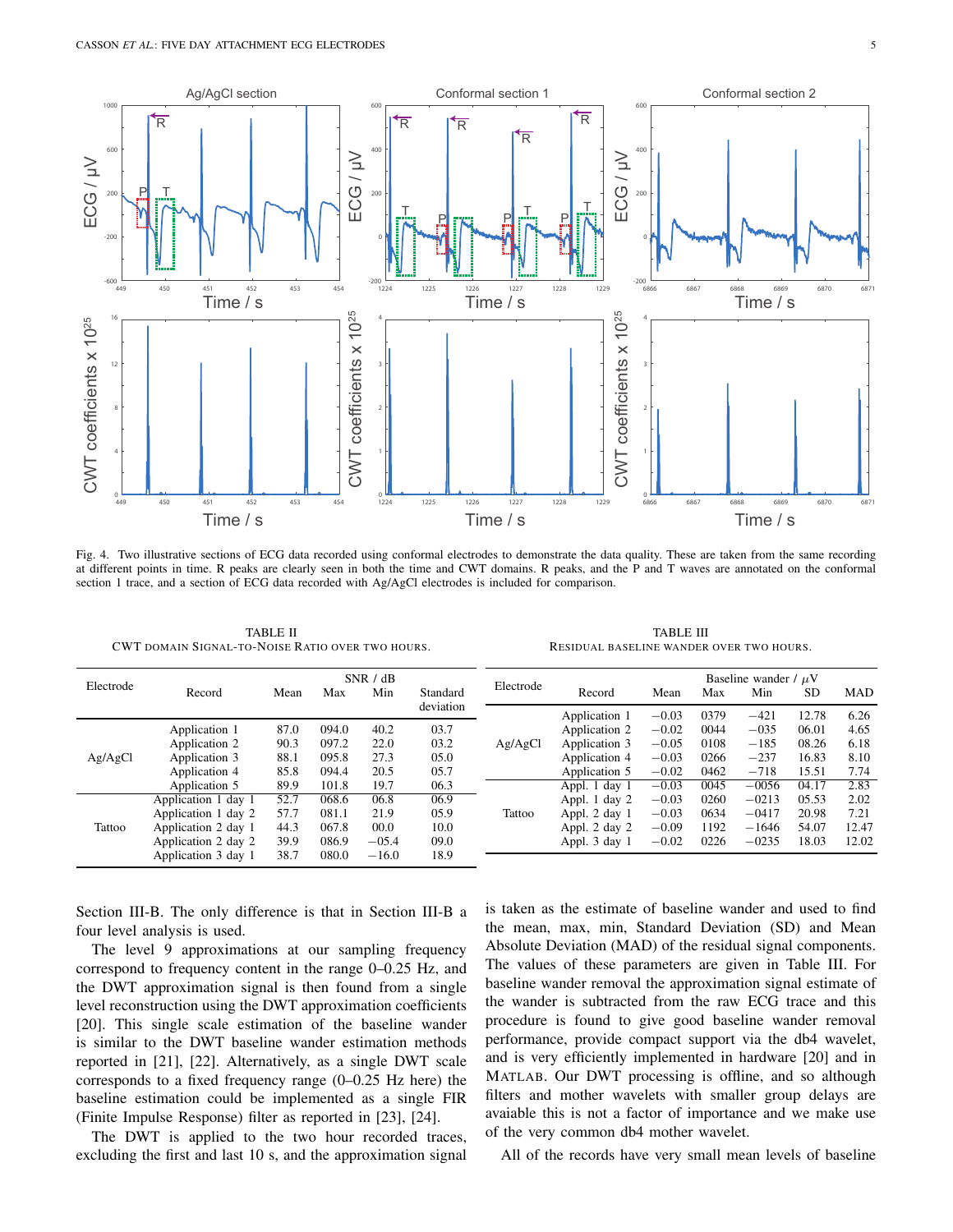wander, zero on average, showing that no long term drift/offset is present. The values for the conformal electrodes are in the same range,  $\langle 0.1 \mu V \rangle$ , as the Ag/AgCl electrodes. The standard deviation values are also similar, in the range <  $20 \mu V$ , with two of the tattoo records having smaller standard deviations over 2 hour periods than any of the Ag/AgCl recordings. The record from application 2 day 2 is an exception to this. It shows a substantially higher mean and standard deviation than the other conformal electrode records. The start of this record has a section of data with a series of very large artifact transients, most likely substantial motion or a knocking of the recorder which briefly saturates the amplifier and causes a refractory period due to the hardware filter responses. If the first two minutes of this record are discarded the extracted baseline wander values are very similar to those for other records.

#### *D. Contact impedance*

For the conformal electrodes the adhesive substrate has a relative permittivity of approximately 2.5, and the ink carrier a relative permittivity of approximately 3 [25]. At 30 Hz these suggest a contact impedance for our electrode size and distance from the skin of approximately 4 M $\Omega$ , beyond our electrophysiologically safe measurement capability.

For some measurements an additional electrode was placed on the mid-line, between the two recording electrodes in order to allow electro-physiological standard three electrode impedance measurements using a SIGGI II meter (EasyCap, Germany), and this confirmed that the conformal electrodes had impedances above 200 k $\Omega$ , beyond our measurement capability, at the start and end of the recordings.

In contrast, for non-prepared skin (no alcohol swab, no outer layer abrasion) to give a comparable set up case to the tattoo electrodes which do not require any skin preparation, the Ag/AgCl electrode impedance at 30 Hz was 96 k $\Omega$  at first attachment, falling to 67 k $\Omega$  after two hours of use. Electrode impedance is related to the amount of powerline (50/60 Hz) interference [26], and large amounts of powerline noise is seen in the raw recorded traces for our electrodes. However this is easily removed by a notch filter, and is not found to be a significant source of interference, as can be seen in the ECG traces in Fig. 4.

#### *E. Longevity*

To investigate the multi-day sensing capabilities of our electrodes Fig. 5 illustrates five short segments of ECG recordings performed at approximately the same time on subsequent days. In all cases a clear QRS complex is seen, allowing heart rate and heart rate variability analyses to be performed. In these sections of data the height of the R peak decreases over time and more high frequency artifacts are seen in the trace, particularly on day 5. Nevertheless a high SNR is clearly maintained.

To quantify this performance, Fig. 6 shows the SNR of the collected data on subsequent days, calculated using the same analysis procedure as in Section III-B. Here the SNR is calculated using 10 minute sections of ECG data which do not



Fig. 5. Illustration of the ECG recording performance over 5 days. Some P and T waves are present, but more difficult to observe at this scale, and their presence decreases over time as the ECG SNR decreases. They are most readily observable, and annotated, in the day 2 trace.

include motion or wire connection artefacts (Section III-F). In most cases the wires were securely attached for much longer than 10 minutes, but in some records the wire disconnected, giving this as the maximum duration recording possible. This wire connection is the weak point in the current system design, and is discussed fully in Section IV. Section III-B uses the same amount of data from all records for consistency, allowing Fig. 6 to show the quality of the ECG signal itself over time when no motion or wire connection artefacts are present.

The results in Fig. 6 clearly demonstrate the ability of the electrodes to collect high quality data over multiple days. There is a systematic decrease in SNR on days 4 and 5, but still above 30 dB on average. On days 2 and 3 the average SNR was higher than on day 1. This could indicate an electrode settling time where the electrodes get better contact after a settling period. Such a settling is commonly seen in electrophysiology electrodes [27] and would not be reflected in the results of Table I where for most of the recordings the data was collected immediately after the electrodes were attached.

In Fig. 5, although the ECG recording itself was not continuous over the full 5 days, the electrodes were not removed and they stayed in place for the duration. The 5 days included all standard activities, including exercising, showering and similar. Care was taken to not accidentally put soap on or to rub-off the electrodes, particularly when towelling, but otherwise no special preparations were performed. There is thus substantial potential for printed electrodes to enable chronic ECG recordings over time spans not currently possible without having to impact the activities of daily life. As an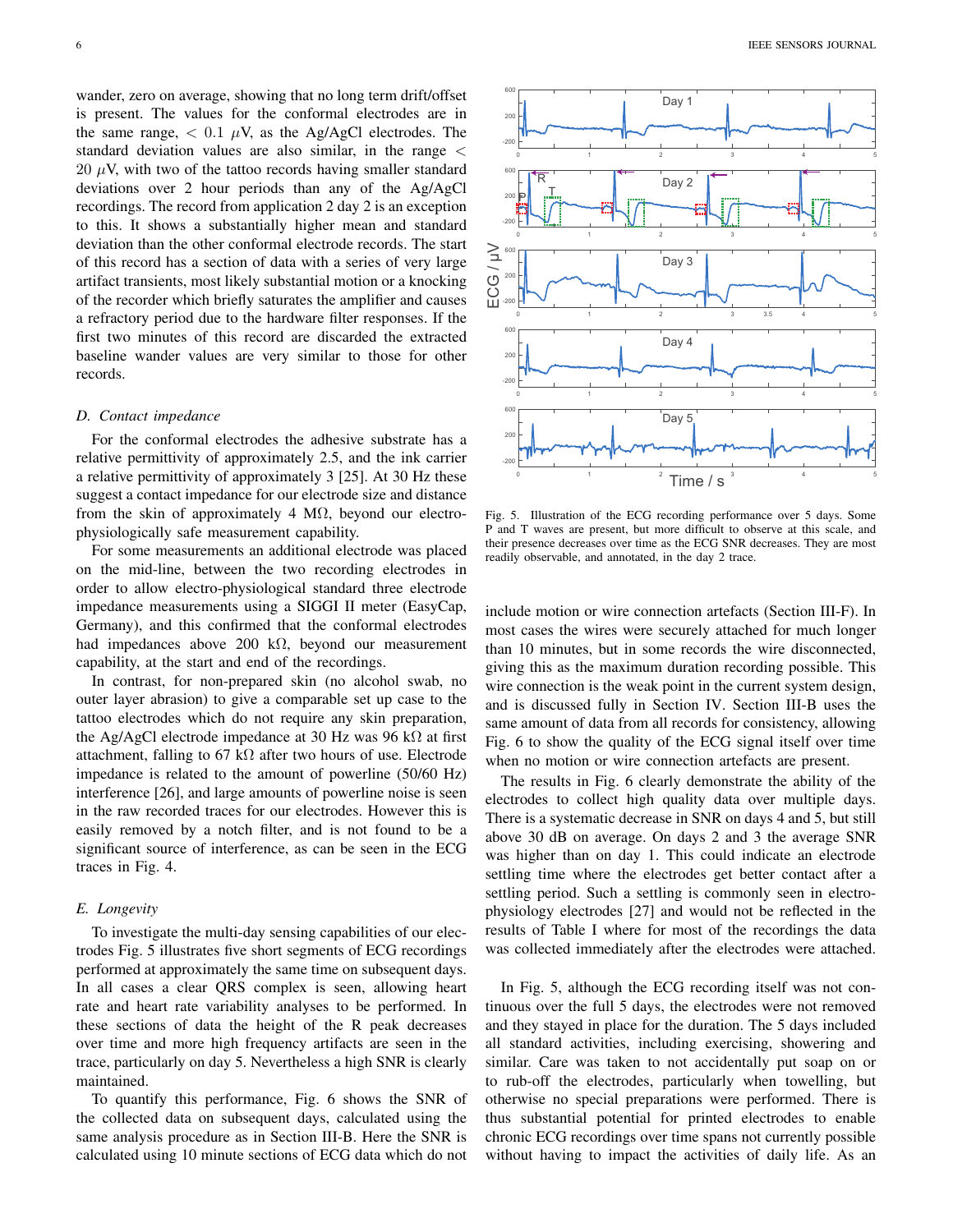

Fig. 6. Time domain SNR of ECG data collected across 5 days of electrode attachment in periods with no motion or wire connection artefacts. Figure shows the mean plus/minus one standard deviation.

illustration, one subject (data not shown in Fig. 5) did a 20 mile run and the electrodes were still attached at the end.

We did not perform a formal survey of comfort of the electrodes over time or discomfort on removal, and these should be the study of future work. Anecdotally we received no reports of discomfort from the electrodes, and removing the electrodes caused no discomfort. This is in contrast to removing conventional Ag/AgCl electrodes which is often painful, particularly if they overlap with hair and have been in place for a period of time.

#### *F. Signal artifacts*

As with all ECG electrodes our new electrodes collect a number of artifacts together with the desired signal and a representative selection of these is shown in Fig. 7. Fig. 7(a) shows a section of EMG from tensing the chest, which superimposes on top of the ECG. The R peaks are still visible in the time domain. Fig. 7(b) shows a section of data collected while walking, demonstrating that substantial motion artifacts are present. These motion artifacts will be a combination of EMG noise, respiration, movement of the skin relative to the heart during motion, cable movement, and mains and other environmental pick-up. Fig. 7(c) shows a section of recorded data while the subject was stationary and just the cables moved. This introduces dominating artefacts, with the same morphology as those in Fig. 7(b), demonstrating movement artifact due to movement of the cables used to connect the electrodes to the ECG unit, rather than intrinsic to the electrodes themselves.

Fig. 7(d) shows other examples of cable artifacts. These occur as the wire connection to the electrode varies and become increasingly frequent on later days of recording as keeping the wire attached to the electrode becomes more difficult (which is why only 10 minutes of each day is analysed in Fig. 6). The aim of the current work was to characterize the electrode performance using a high quality ECG recorder. When we integrate the recording electronics on to the conformal substrate as well, eliminating the external



Fig. 7. A selection of ECG artifacts collected by the conformal electrodes. (a) EMG artifact in the time domain. (b) Movement artifacts during walking in the time and CWT domains. (c) Motion artefacts due to only movement of the recording wires while the subject is stationary. (d) Wire connection artifacts in the time and CWT domains. Data in the black box section has been clipped for presentation.

recording wires used in this study, many fewer of the Fig. 7(b) and Fig. 7(c) artifacts will be present.

Despite the significant potential artefacts, candidate R peaks are observable in the time domain in Fig. 7(b), and are clearly highlighted in the CWT domain. Nevertheless, the artifacts mean that we have not yet achieved reliable heart rate detection using these sections of data. At present our electrodes are only suitable for stationary or quasi-stationary long term monitoring. To our knowledge (see Section IV) there have been no previous systematic studies on the motion artefacts obtained using conformal electrodes. Combined with more sophisticated signal processing for R peak detection (particularly Kalman or particle filtering to eliminate incorrectly detected peaks [28]), or the collection of co-located artifact correlated signals (accelerometer or impedance) to remove the artifact using adaptive filter techniques already established for ECG signals [29], it is likely that a heart rate will be extractable during motion periods, but substantial algorithm development work will be required first.

#### IV. DISCUSSION

We have demonstrated inkjet printed ECG electrodes and the collection of high quality ECG signals up to 5 days after the electrode attachment by using conformal substrates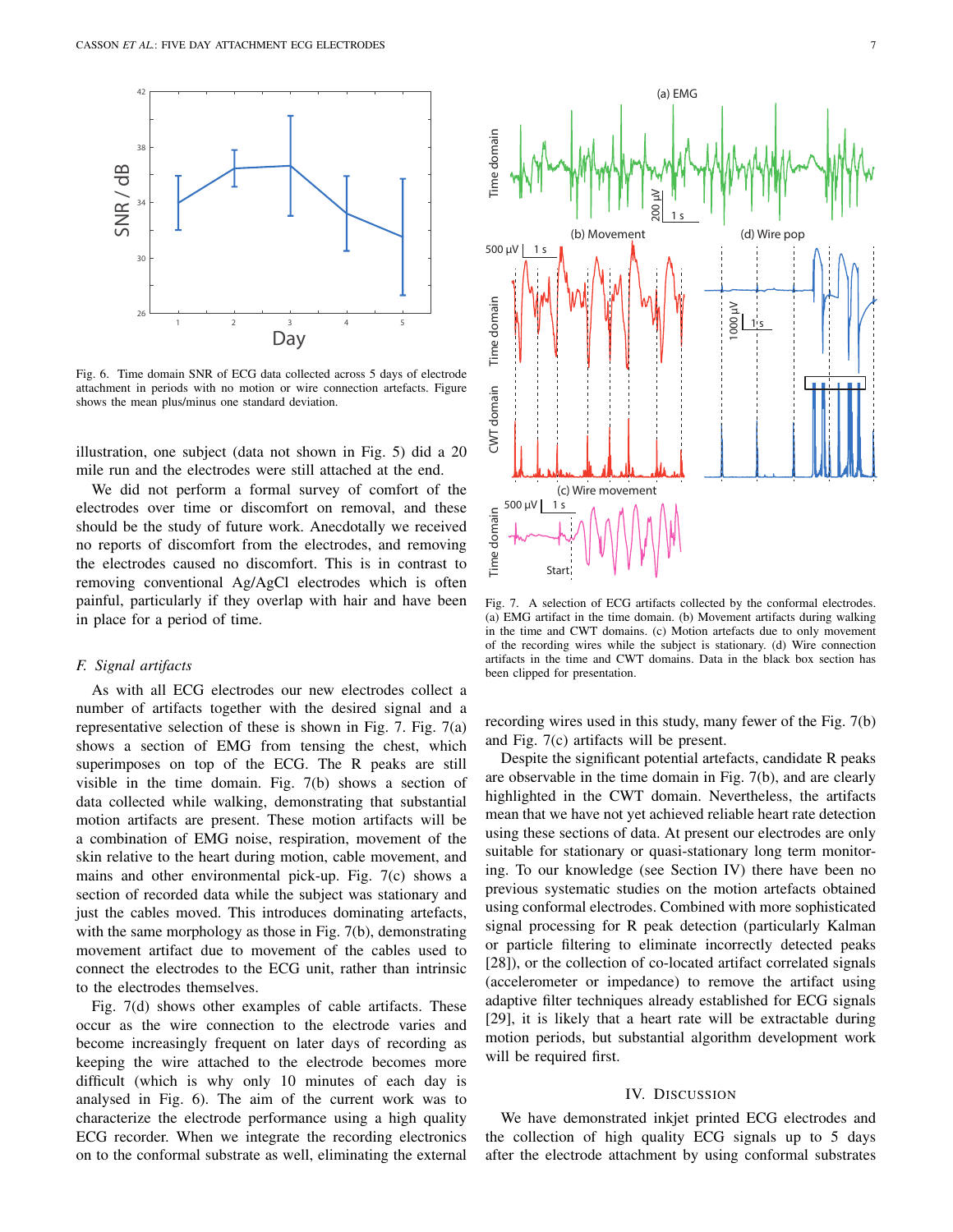to achieve a good connection between the electrode and the human body. This overcomes the need for a conductive gel as in conventional Ag/AgCl electrodes which dries out over time and the new electrodes are also very quick and easy to apply and remove. Our electrodes are capacitively coupled with an insulator gap present instead of a conductive gel. Similar capacitive ECG electrodes have been researched since at least the 1960's [30], can be made as the back layer of a PCB [31] for easy integration, or integrated into fabrics for smart clothing [32].

The major advantage of our conformal approach to capacitive electrodes is that it provides adhesion under the entire electrode surface. This leads to a very robust and long term attachment to the body, and avoids the artifacts commonly associated with capacitive sensors [14] as the distance between the body and the capacitive electrode varies. Further, we have demonstrated high quality recordings over 5 day periods. It is likely that even longer records are possible, the electrodes were voluntarily removed rather than falling off at the end, but we do have any data to demonstrate this at this point in time. Note that as a limitation of the current study, in this work volunteers were not pre-selected for recruitment based upon how much chest hair they had. The subject in Fig. 3(b) should be taken as representative. In Fig. 3(b) it can be seen that some hair is present underneath the electrodes, but there will be people who are much hairier than this, and there be a strong gender, ethnicity and age component. Such an investigation is not a systematic part of our study. Instead we have focused on demonstrating and characterizing ECG recordings from inkjet printed conformal substrates for the first time.

Conformal electrodes for heart [33] and brain [34] monitoring have been presented previously, particularly by John Rogers' group at Northwestern University [1]. However, these are based on Silicon processing and PDMS stamp transfers, and are not directly suitable for personalizable electrodes as enabled by inkjet printing. Since Rogers' original work on conformal bio-signal sensing [1] a number of papers using similar manufacturing methods to enable conformal ECG sensing have been presented [35]–[43], although these focus on the materials construction and performance, rather than the ECG sensing performance as considered here. For example, [36] includes a picture of ECG recorded one week after electrode application, but it does not contain any across day quantification of the SNR as is presented here for the first time.

The advantage of our inkjet printing manufacturing method is that as a rapid prototyping, additive manufacturing approach it can allow personalization of the electrode sizes and shapes. Rather than having to shave the whole chest as in conventional ECG, we anticipate shaving only a small area and printing a customized electrode that matches the size and shape of this small area, giving a significantly better experience for end users. Compared to the conventional Ag/AgCl electrode in Fig. 3(a) for which the sensing Ag/AgCl part is 7 mm in diameter, at the centre of a 50 mm diameter adhesive patch, our electrode is 25 mm in diameter, with adhesive under the entire surface, and cut out as a 30 mm square. There is thus a much higher ratio between the sensing area and the adhesive

area, and as the adhesive area determines the amount of hair that must be shaved, for the same amount of shaving a larger sensing area is possible using our tattoos.

A small number of papers have investigated inkjet printing manufacturing methods for ECG sensing previously. [44] investigated using inkjet printed wires to interconnect between conventional ECG electrodes, while [45] printed the wired interconnects and wireless antenna. To our knowledge, the only papers to inkjet print ECG electrodes as we do are [46], [47]. However: these electrodes are held in place using an elastic bandage rather than a long term tattoo as we present here; the printed metal is in direct contact with the skin, which may present bio-compatibility issues unlike our capacitive connection; the measured ECG results are simply described as "*adequate to detect the weak biopotential signal*" [46], there is no quantification of SNR, baseline wander and similar; and there is no assessment of the long term or multi-day use of the devices or estimation of their performance over time. The results in the current paper comprehensively describe the long term sensing performance of conformal ECG electrodes for the first time.

Finally, here we have focused on characterizing the performance of the ECG electrode itself. To make a complete end system the recording electronics must also be integrated onto a conformal substrate. This has not yet been done and this lack of integration introduces a number of issues, particularly with regards to the wire used to connect the electrodes to the ECG recorder. Our approach of adhering the wires to the electrodes using Silver loaded paint gives a suitable method for easy prototyping of different electrode shapes and manufacturing processes, but the attachment of the wire severely limits the operation of the system: it falls out long before the electrode itself looses adhesion to the body and sensing capability. It can be re-attached, but this requires time, expertise, and introduces artifacts into the recording. In addition to fully integrating the electronics onto the conformal substrate, a strategy for robustly connecting conformal devices to conventional rigid electrodes would be highly beneficial for emerging sensor nodes to allow them to take advantage of both conventional rigid (wearable) electronics and conformal devices.

#### V. CONCLUSIONS

Inkjet printed Silver nanoparticle ECG electrodes can collect high quality signals, with Signal to Noise Ratios over 30 dB. Further, this performance can be maintained for 5 days, allowing longitudinal bio-sensing over timeframes not feasible using conventional Ag/AgCl ECG electrodes. This paper has presented the design and characterization of suitable electrodes, quantifying their performance in terms of Signal to Noise Ratio and baseline wander, and showed example signals including typical artifacts. These new conformal electrodes show substantial promise for the rapid and low cost manufacture of personalized electrodes for future long term ECG monitoring.

#### **REFERENCES**

[1] D.-H. Kim, N. Lu, R. Ma, *et al.*, "Epidermal electronics," *Science*, vol. 333, no. 6044, pp. 838–843, 2011.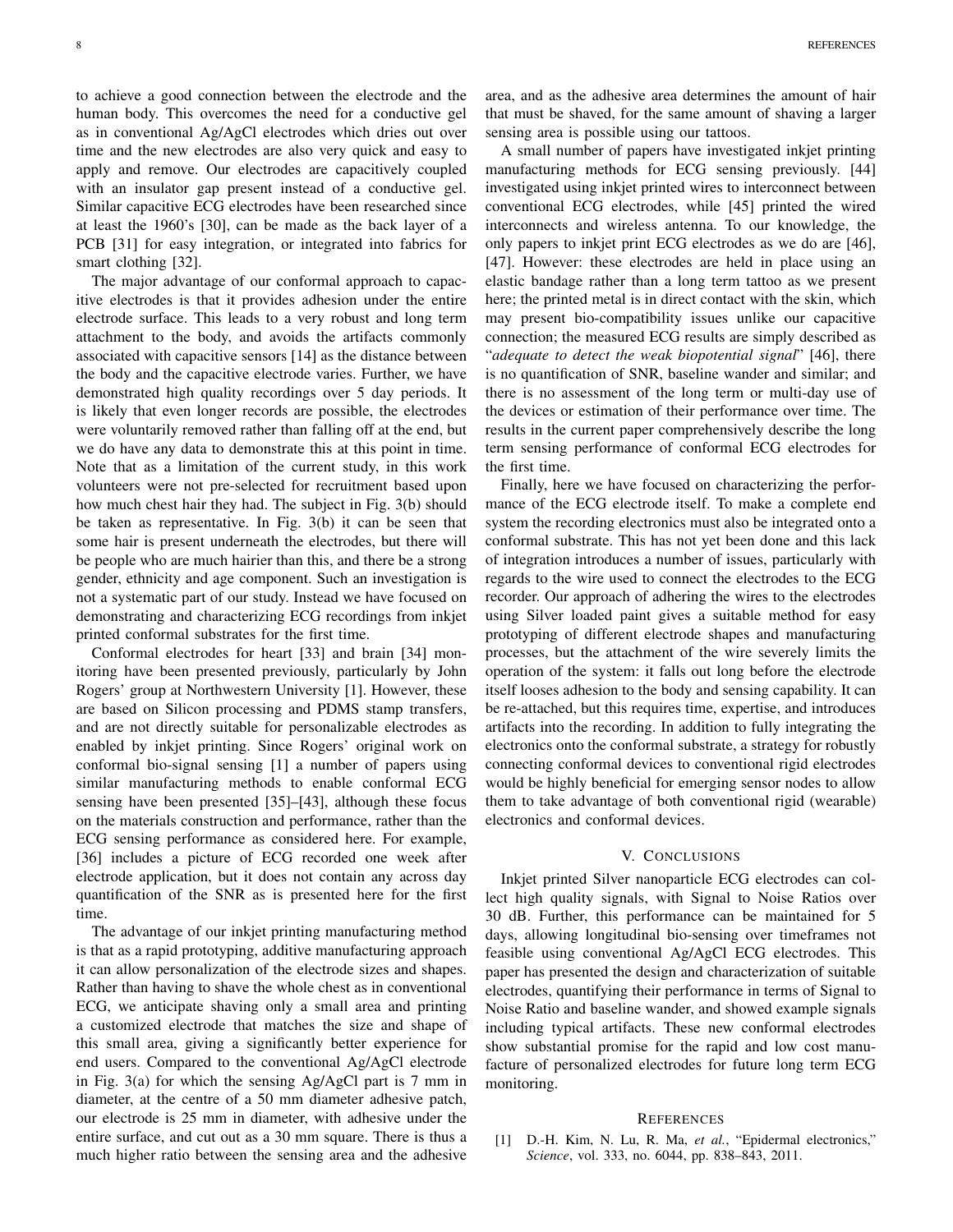- [2] A. Nathan, A. Ahnood, M. T. Cole, *et al.*, "Flexible electronics: The next ubiquitous platform," *Proc. IEEE*, vol. 100, pp. 1486–1517, 2012.
- [3] A. Honka, K. Kaipainen, H. Hietala, *et al.*, "Rethinking health: ICT-enabled services to empower people to manage their health," *IEEE Rev. Biomed. Eng.*, vol. 4, no. 1, pp. 119–139, 2011.
- [4] Apple. (2015). Home page, [Online]. Available: http://www. apple.com/uk.
- [5] Simband. (2015). Home page, [Online]. Available: http : / / www.voiceofthebody.io/.
- [6] D. K. Spierera, Z. Rosen, L. L. Litman, *et al.*, "Validation of photoplethysmography as a method to detect heart rate during rest and exercise," *J. Med. Eng. Technol.*, vol. 39, no. 5, pp. 264–271, 2015.
- [7] Z. Zhang, Z. Pi, and B. Liu, "TROIKA: A general framework for heart rate monitoring using wrist-type photoplethysmographic signals during intensive physical exercise," *IEEE Trans. Biomed. Eng.*, vol. 62, no. 2, pp. 522–531, 2015.
- [8] Task force of the European Society of Cardiology and the North American Society of Pacing and Electrophysiology, "Heart rate variability. standards of measurement, physiological interpretation, and clinical use," *Eur. Heart J.*, vol. 17, no. 3, pp. 354–381, 1996.
- [9] K. Wang, *Atlas of electrocardiography*. New Delhi: Jaypee Brothers Medical Publishers, 2011.
- [10] M. M. Cvach, M. Biggs, K. J. Rothwell, *et al.*, "Daily electrode change and effect on cardiac monitor alarms: An evidence-based practice approach," *J. Nurs. Care-Qual.*, vol. 28, no. 3, pp. 265–271, 2013.
- [11] J.-Y. Baek, J.-H. An, J.-M. Choi, *et al.*, "Flexible polymeric dry electrodes for the long-term monitoring of ECG," *Sensor Actuat.-A–Phys.*, vol. 143, no. 2, pp. 423–429, 2008.
- [12] L.-F. Wang, J.-Q. Liu, B. Yang, *et al.*, "Fabrication and characterization of a dry electrode integrated gecko-inspired dry adhesive medical patch for long-term ECG measurement," *Microsys. Technol.*, vol. 21, no. 5, pp. 1093–1100, 2015.
- [13] J. C. Batchelor and A. J. Casson, "Inkjet printed ECG electrodes for long term biosignal monitoring in personalized and ubiquitous healthcare," in *IEEE EMBC*, Milan, Aug. 2016.
- [14] A. Serteyn, R. Vullings, M. Meftah, *et al.*, "Motion artifacts in capacitive ECG measurements: Reducing the combined effect of DC voltages and capacitance changes using an injection signal," *IEEE Trans. Biomed. Eng.*, vol. 62, no. 1, pp. 264– 273, 2015.
- [15] V. Sanchez-Romaguera, M. A. Ziai, D. Oyeka, *et al.*, "Towards inkjet-printed low cost passive UHF RFID skin mounted tattoo paper tags based on silver nanoparticle inks," *J. Mater. Chem. C*, vol. 1, no. 39, pp. 6395–6402, 2013.
- [16] M. A. Ziai and J. C. Batchelor, "Temporary on-skin passive UHF RFID transfer tag," *IEEE Trans. Antennas Propagat.*, vol. 59, no. 10, pp. 3565–3571, 2011.
- [17] Crafty computer paper. (2015). Inkjet tattoo paper, [Online]. Available: http://www.craftycomputerpaper.co.uk/category/ Temporary-Tattoo-Paper/.
- [18] Creative and custom temporary tattoos. (2016). Inkjet tattoo paper, [Online]. Available: http : / / www . creativetemporarytattoos.com/.
- [19] N. Thakor and J. G. Webster, "Ground-free ECG recording with two electrodes," *IEEE Trans. Biomed. Eng.*, vol. 27, no. 12, pp. 699–704, 1980.
- [20] A. J. Casson, "An analog circuit approximation of the discrete wavelet transform for ultra low power signal processing in wearable sensor nodes," *Sensors*, vol. 15, no. 12, pp. 31 914– 31 929, 2015.
- [21] D. Zhang, "Wavelet approach for ECG baseline wander correction and noise reduction," in *IEEE EMBC*, Shanghai, Sep. 2005.
- [22] G. Vega-Martinez, C. Alvarado-Serrano, and L. Leija-Salas, "ECG baseline drift removal using discrete wavelet transform," in *IEEE CCE*, Merida City, Oct. 2011.
- [23] J. A. Van Alste and T. S. Schilder, "Removal of base-line wander and power-line interference from the ECG by an efficient FIR filter with a reduced number of taps," *IEEE Trans. Biomed. Eng.*, vol. 32, no. 12, pp. 1052–1060, 1985.
- [24] J. P. Marques De Sa, "Digital FIR filtering for removal of ECG baseline wander," *J. Clin. Eng.*, vol. 7, no. 3, pp. 235–240, 1985.
- [25] J. C. Batchelor, S. G. Yeates, and A. J. Casson, "Conformal electronics for longitudinal bio-sensing in at-home assistive and rehabilitative devices," in *IEEE EMBC*, Orlando, Aug. 2016.
- [26] T. C. Ferree, P. Luu, G. S. Russell, *et al.*, "Scalp electrode impedance, infection risk, and EEG data quality," *Clin. Neurophysiol.*, vol. 112, no. 3, pp. 536–544, 2001.
- [27] P. Tallgren, S. Vanhatalo, K. Kaila, *et al.*, "Evaluation of commercially available electrodes and gels for recording of slow EEG potentials," *Clin. Neurophysiol.*, vol. 116, no. 4, pp. 799–806, 2005.
- [28] C. Lin, G. Kail, A. Giremus, *et al.*, "Sequential beat-to-beat P and T wave delineation and waveform estimation in ECG signals: Block gibbs sampler and marginalized particle filter," *Sig. Proc.*, vol. 104, no. 11, pp. 174–187, 2014.
- [29] P. S. Hamilton, M. G. Curley, R. M. Aimi, *et al.*, "Comparison of methods for adaptive removal of motion artifact," in *Comput. in Cardiol.*, Memphis, Sep. 2000.
- [30] A. Lopez and P. C. Richardson, "Capacitive electrocardiographic and bioelectric electrodes," *IEEE Trans. Biomed. Eng.*, vol. 16, no. 1, p. 99, 1969.
- [31] Y. M. Chi, Y.-T. Wang, Y. Wang, *et al.*, "Dry and noncontact EEG sensors for mobile brain–computer interfaces," *IEEE Trans. Neural Syst. Rehab. Eng.*, vol. 20, no. 2, pp. 228–235, 2012.
- [32] L. Yan, J. Yoo, B. Kim, *et al.*, "A 0.5-µVrms 12-µW wirelessly powered patch-type healthcare sensor for wearable body sensor network," *IEEE J. Solid-State Circuits*, vol. 45, no. 11, pp. 2356–2365, 2010.
- [33] S. Xu, Y. Zhang, L. Jia, *et al.*, "Soft microfluidic assemblies of sensors, circuits, and radios for the skin," *Science*, vol. 344, no. 6179, pp. 70–74, 2014.
- [34] J. J. S. Norton, D. S. Lee, J. W. Lee, *et al.*, "Soft, curved electrode systems capable of integration on the auricle as a persistent brain-computer interface," *Proc. Natl. Acad. Sci. U.S.A.*, vol. 112, no. 13, pp. 3920–3925, 2015.
- [35] S. Lobodzinski and M. M. Laks, "New devices for very longterm ECG monitoring," *Cardiol. J.*, vol. 19, no. 2, pp. 210– 214, 2012.
- [36] W.-H. Yeo, Y.-S. Kim, J. Lee, *et al.*, "Multifunctional epidermal electronics printed directly onto the skin," *Adv. Mater.*, vol. 25, no. 20, pp. 2773–2778, 2013.
- [37] Y. Yu, J. Zhang, and J. Liu, "Biomedical implementation of liquid metal ink as drawable ECG electrode and skin circuit," *PLoS One*, vol. 8, no. 3, e58771, 2013.
- [38] J.-W. Jeong, M. K. Kim, H. Cheng, *et al.*, "Capacitive epidermal electronics for electrically safe, long-term electrophysiological measurements," *Adv. Healthc. Mater.*, vol. 3, no. 5, pp. 642–648, 2013.
- [39] N. Luo, J. Ding, N. Zhao, *et al.*, "Mobile health: Design of flexible and stretchable electrophysiological sensors for wearable healthcare systems," in *BSN*, Zurich, Jun. 2014, pp. 87–91.
- [40] S. M. Lee, H. J. Byeon, J. H. Lee, *et al.*, "Self-adhesive epidermal carbon nanotube electronics for tether-free longterm continuous recording of biosignals," *Sci. Rep.*, vol. 4, no. 6074, pp. 1–9, 2014.